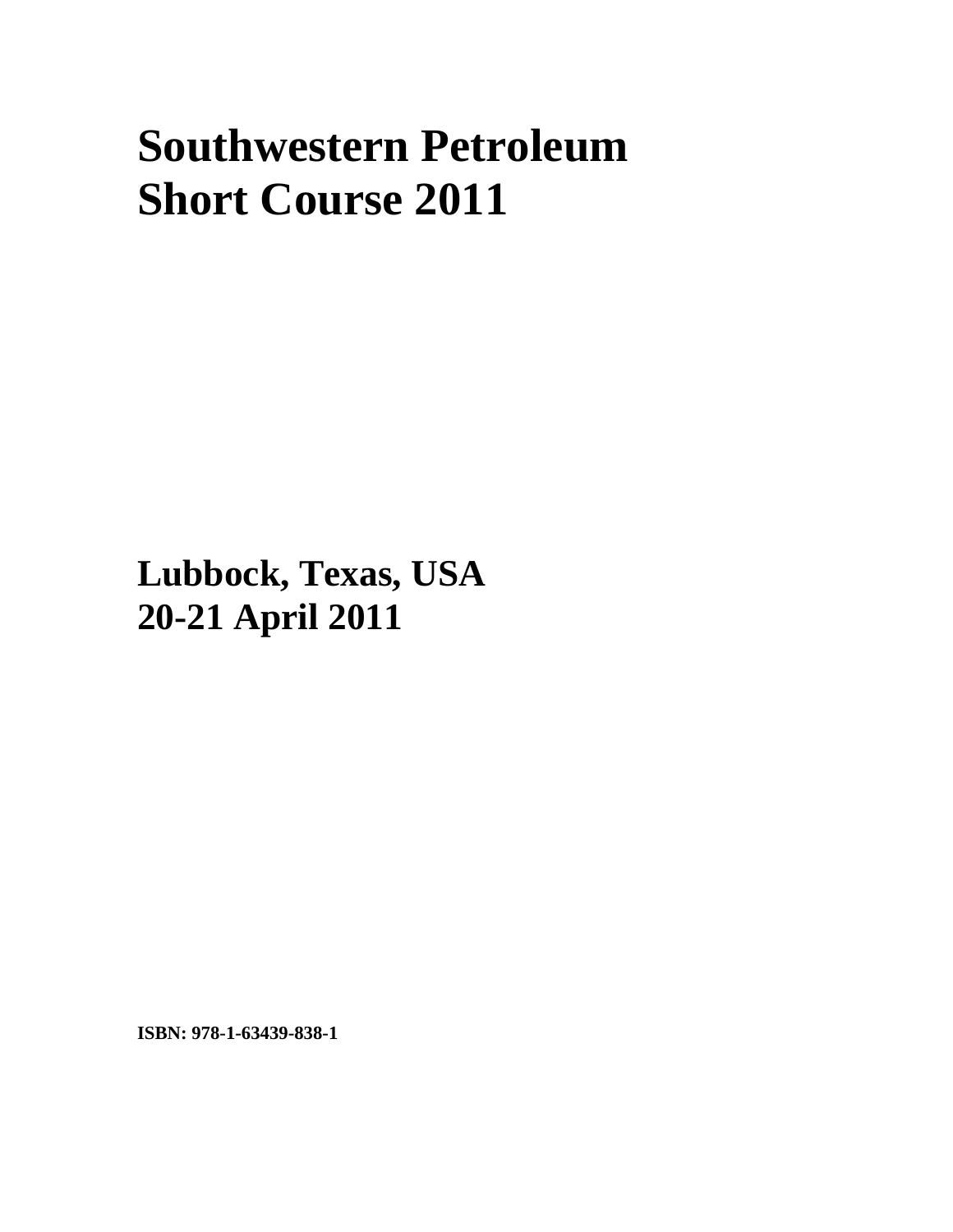**Printed from e-media with permission by:** 

Curran Associates, Inc. 57 Morehouse Lane Red Hook, NY 12571



**Some format issues inherent in the e-media version may also appear in this print version.** 

Copyright© (2011) by Southwestern Petroleum Short Course All rights reserved.

Printed by Curran Associates, Inc. (2015)

For permission requests, please contact Southwestern Petroleum Short Course at the address below.

Southwestern Petroleum Short Course c/o Rhonda Brewer Texas Tech University P.O. Box 4099 Lubbock, TX 79409

Phone: (806) 742-1727 Fax: (806) 742-3502

lheinze@coe.ttu.edu

## **Additional copies of this publication are available from:**

Curran Associates, Inc. 57 Morehouse Lane Red Hook, NY 12571 USA Phone: 845-758-0400 Fax: 845-758-2634 Email: curran@proceedings.com Web: www.proceedings.com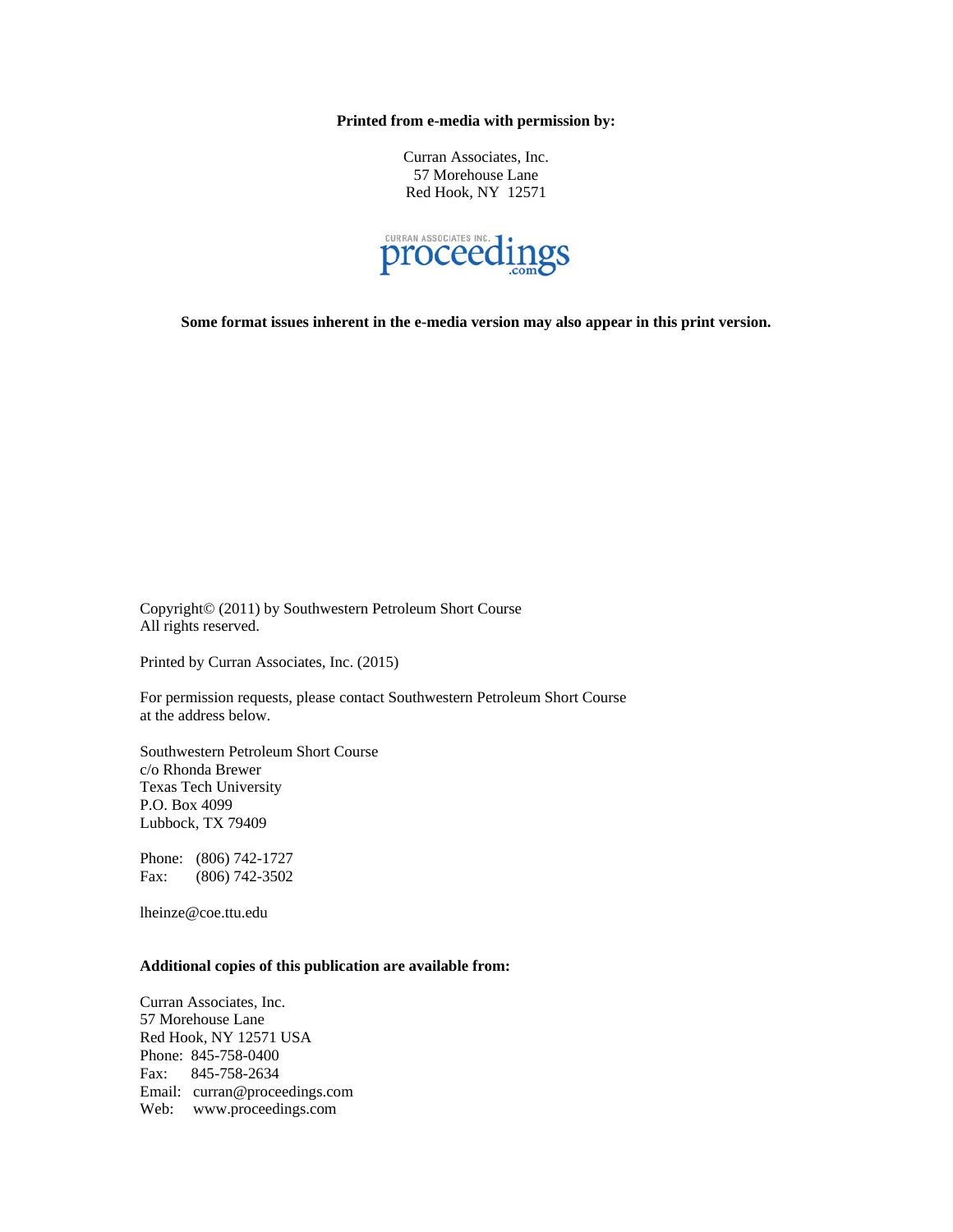## **TABLE OF CONTENTS**

| WIRELESS SIMULTANEOUS ACQUISITION OF DYNAMOMETER AND FLUID LEVEL DATA<br>J. McCoy, D. Becker, O. Rowlan, K. Capps, A. Podio                                                                          |  |
|------------------------------------------------------------------------------------------------------------------------------------------------------------------------------------------------------|--|
| THE ULTIMATE FILTRATION TOOL THE UTILIZATION OF TUBING SCREENS AND PUMP                                                                                                                              |  |
| R. Franklin                                                                                                                                                                                          |  |
| J. Green                                                                                                                                                                                             |  |
| DEVELOPMENT OF A HIGH PRESSURE (5000 PSI) GFAS GUN FOR H2S AND CO <sub>2</sub> SERVICE  28<br>N. Hein, J. McCoy, L. Rowlan                                                                           |  |
| SUCKER ROD CONNECTION FAILURES WHY THEY OCCUR & WHAT TO DO ABOUT                                                                                                                                     |  |
| N. Hein, S. Malone                                                                                                                                                                                   |  |
| DESIGN YOUR ROD STRING TO UNSEAT THE PUMP - BUT NOT OVERLOAD THE SYSTEM 41<br>N. Hein, B. Williams, R. Stevens, J. Patterson                                                                         |  |
| API PUMP WITH GAS AND SAND PROBLEMS CONSIDER THE TWO-STAGE HVR PUMP  52<br>J. Kemp                                                                                                                   |  |
|                                                                                                                                                                                                      |  |
| C. McCoy, M. Lancaster                                                                                                                                                                               |  |
|                                                                                                                                                                                                      |  |
| L. Rowlan, J. Lea, N. Hein                                                                                                                                                                           |  |
| EXTENSION OF TYPICAL CASING PLUNGER TECHNOLOGY TO 5 1/2 INCH CASING WITH                                                                                                                             |  |
| NON-UNIFORM CASING WEIGHT STRINGS IN TEXAS AND OKLAHOMA PANHANDLE GAS                                                                                                                                |  |
|                                                                                                                                                                                                      |  |
| R. Moore, W. Mayfield                                                                                                                                                                                |  |
| SOLAR POWERED PUMP JACK REMOVES SMALL VOLUMES OF FLUID FROM ISOLATED<br>STRIPPER GAS WELL PRODUCING FROM 7450 FEET WITH CONVENTIONAL EQUIPMENT 87<br>R. Moore, M. Wiener, J. Glover, P. Vanderheyden |  |
| D. Phillips, J. Martin, J. DaCunah, M. Raglin                                                                                                                                                        |  |
| ELECTRIC SUBMERSIBLE PUMPS AS RELIABLE ALTERNATIVE TO ROD PUMPS, IN                                                                                                                                  |  |
| M. Rainwater                                                                                                                                                                                         |  |
|                                                                                                                                                                                                      |  |
| O. Rowlan, J. McCoy, J. Lea, R. Nadkrynchny                                                                                                                                                          |  |
|                                                                                                                                                                                                      |  |
| D. Villines, O. Rowlan, J. McCoy                                                                                                                                                                     |  |
|                                                                                                                                                                                                      |  |
| R. Sands                                                                                                                                                                                             |  |
| EFFICIENT GAS WELL DEWATERING WITH JET PUMPS AND DIAPHRAGM SURFACE                                                                                                                                   |  |
|                                                                                                                                                                                                      |  |
| J. Speer                                                                                                                                                                                             |  |
| E. Tietz, A. Sriraman                                                                                                                                                                                |  |
| <b>ARTIFICIAL LIFT PRACTICES IN A HOSTILE ENVIRONMENT - POSTLE FIELD CO2</b>                                                                                                                         |  |
|                                                                                                                                                                                                      |  |
| G. Stafford, R. McNaughton                                                                                                                                                                           |  |
| R. Balch, A. Parker                                                                                                                                                                                  |  |
| RANKING THE RESOURCE POTENTIAL OF THE WOODFORD SHALE IN NEW MEXICO 160                                                                                                                               |  |
| V. Bammidi, R. Balch, T. Engler                                                                                                                                                                      |  |
| CONVENTIONAL AND UNCONVENTIONAL RESOURCE EVALUATION IN THE                                                                                                                                           |  |
|                                                                                                                                                                                                      |  |
| V. Bammidi, M. Cather, T. Engler, R. Balch                                                                                                                                                           |  |
| <b>QUANTITATIVE RANKING MEASURES OIL FIELD CHEMICALS ENVIRONMENTAL</b>                                                                                                                               |  |
| A. Jordan, D. Daulton, J. Cobb                                                                                                                                                                       |  |
|                                                                                                                                                                                                      |  |